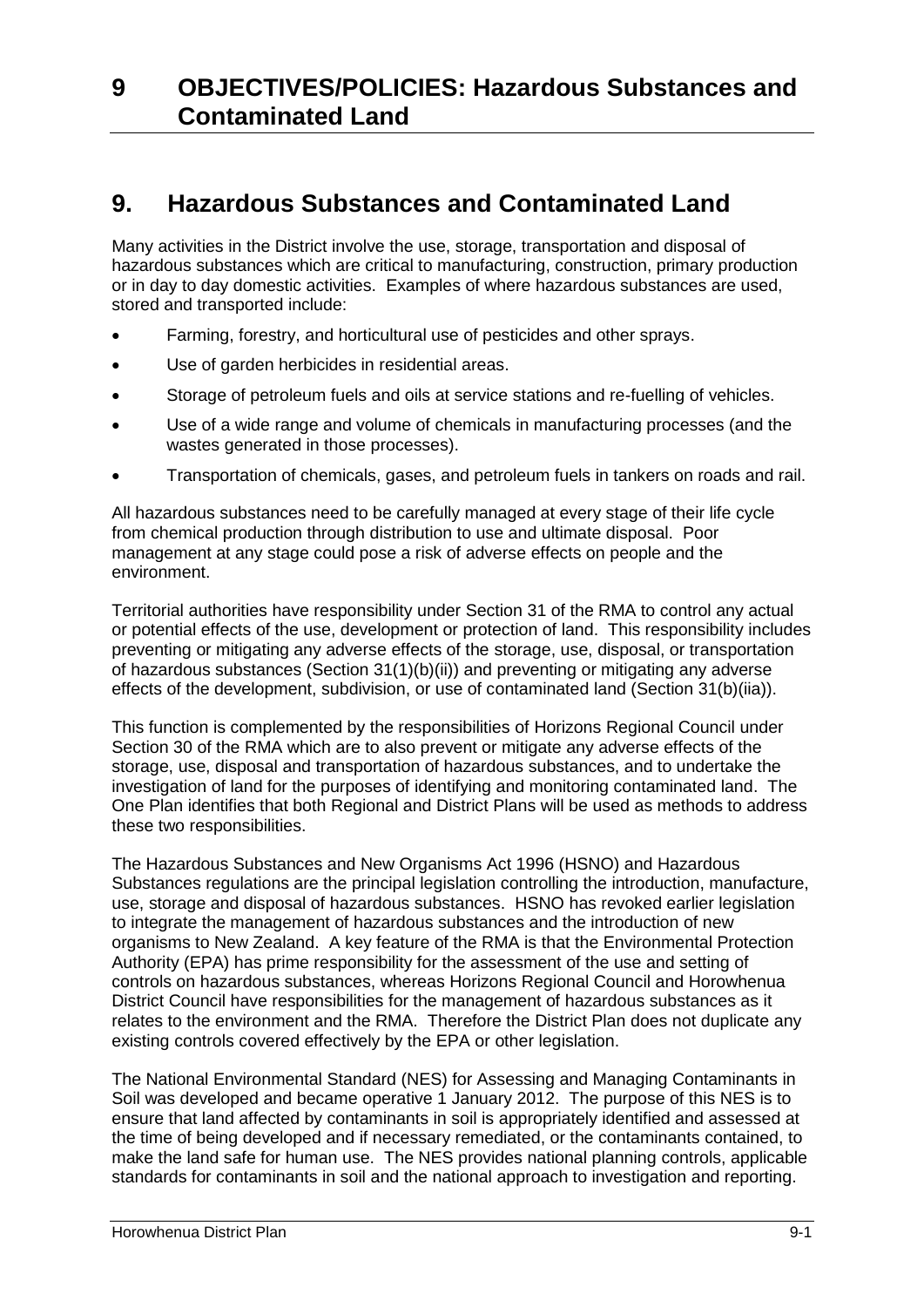## **Issue 9.1 HAZARDOUS SUBSTANCES**

The risks of adverse environmental and health effects associated with the storage, use, disposal, and transportation of hazardous substances.

## **ISSUE DISCUSSION**

The use, storage, transportation and disposal of hazardous substances are essential parts of everyday life and many industries. The type and quantities of hazardous substances stored and used in the District are wide ranging. They include the storage, use and retail sale of everyday commodities, such as pesticides and motor fuels, to the use of industrial quantities of glues and preservatives in timber treatment plants and manufacturing industries. If hazardous substances are not managed or controlled appropriately, spillages, leakages, accidental fires and explosions could occur. These risks associated with hazardous substances could adversely affect the health of human and natural environments, including pollution or damage to land and waterways, and compromise public health and safety.

The disposal of hazardous substances is a daily need for the community, ranging from the disposal of paint and detergents from residential sites to the residuals of agricultural chemicals from farms. Where these substances are disposed of in a controlled way, the risks to the environment and communities can be avoided or mitigated. Horizons Regional Council is responsible for discharges onto land and therefore the discharge or disposal of hazardous substances into the environment, including farm applications of fertiliser which is controlled through the One Plan.

Hazardous substances are transported throughout the District by road and pipeline (e.g. natural gas). These forms of transportation are well regulated by other legislation and the respective industries are generally well managed, with the risk to the environment from transportation being relatively low.

As hazardous substances are already subject to regulation under other legislation such as HSNO, the additional controls included in the District Plan are for resource management purposes. Policies and rules implemented under the District Plan are focused on facilities which use, store, transport and dispose of hazardous substances rather than on the substances themselves.

# **Objectives & Policies**

## **Objective 9.1.1 Hazardous Substances**

To ensure that adequate measures are taken to avoid or mitigate the adverse environmental effects of the use, storage and transport of hazardous substances.

## **Policy 9.1.2**

Control classes of hazardous substances which have the potential to cause adverse effects on the environment, recognising that the quantities of hazardous substances requiring control will vary depending on the proximity of sensitive activities, and the susceptibility and sensitivity of the surrounding environment to adverse effects from hazardous substances.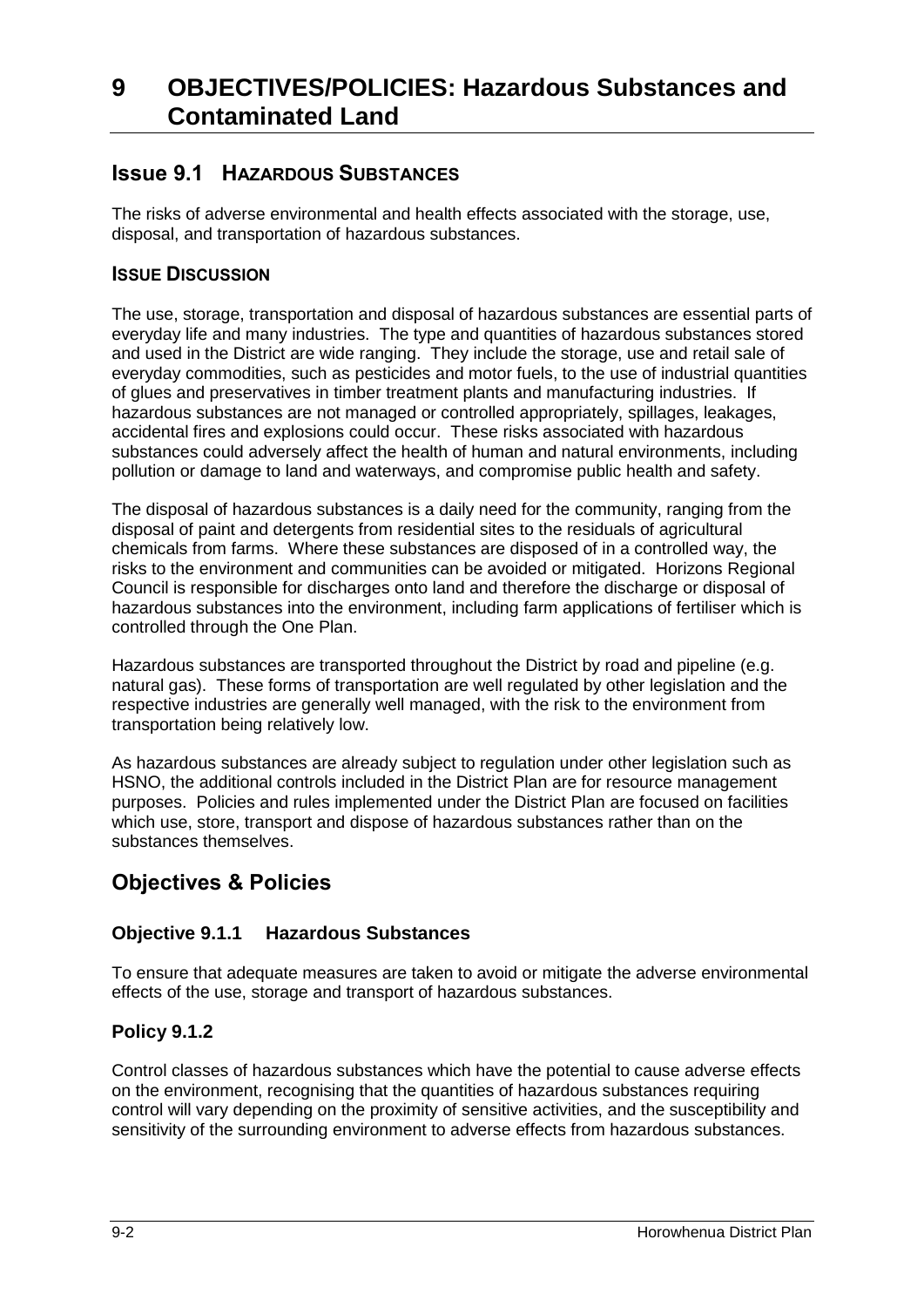## **Policy 9.1.3**

Allow appropriate quantities and classes of hazardous substances to be used and stored to provide for land use activities to avoid or mitigate adverse effects and unacceptable risks to the environment and community.

### **Policy 9.1.4**

Ensure hazardous substances are stored under conditions which reduce the risk of any leaks or spills contaminating land or water.

### **Policy 9.1.5**

Limit the use and storage of hazardous substances near any of the following areas:

- waterbodies or wetlands;
- areas of outstanding natural features and landscapes;
- significant ecological sites;
- sites of particular heritage or cultural value;
- popular recreational areas; and
- dwellings, other than a dwelling on the same site as the activity.

### **Policy 9.1.6**

Establish controls to ensure that facilities which involve the use, storage or transport of hazardous substances are located, designed, constructed and managed to avoid, remedy or mitigate adverse effects on the environment and/or human health.

### **Policy 9.1.7**

Disposal of hazardous wastes is to be undertaken in an environmentally safe manner at authorised facilities to avoid the risk of hazardous substances creating adverse effects on the environment and human health.

### **Policy 9.1.8**

Appropriate facilities and systems are to be provided that seek to avoid accidental events involving hazardous substances (such as spills and gas escapes) that have the potential to create unacceptable risks to the environment and human health.

### **Policy 9.1.9**

Transportation of hazardous substances, including wastes, should be undertaken in a safe manner, by modes and transport routes which prevent or minimise the risk of adverse effects on residents, on the natural and physical environment, and on other transport users.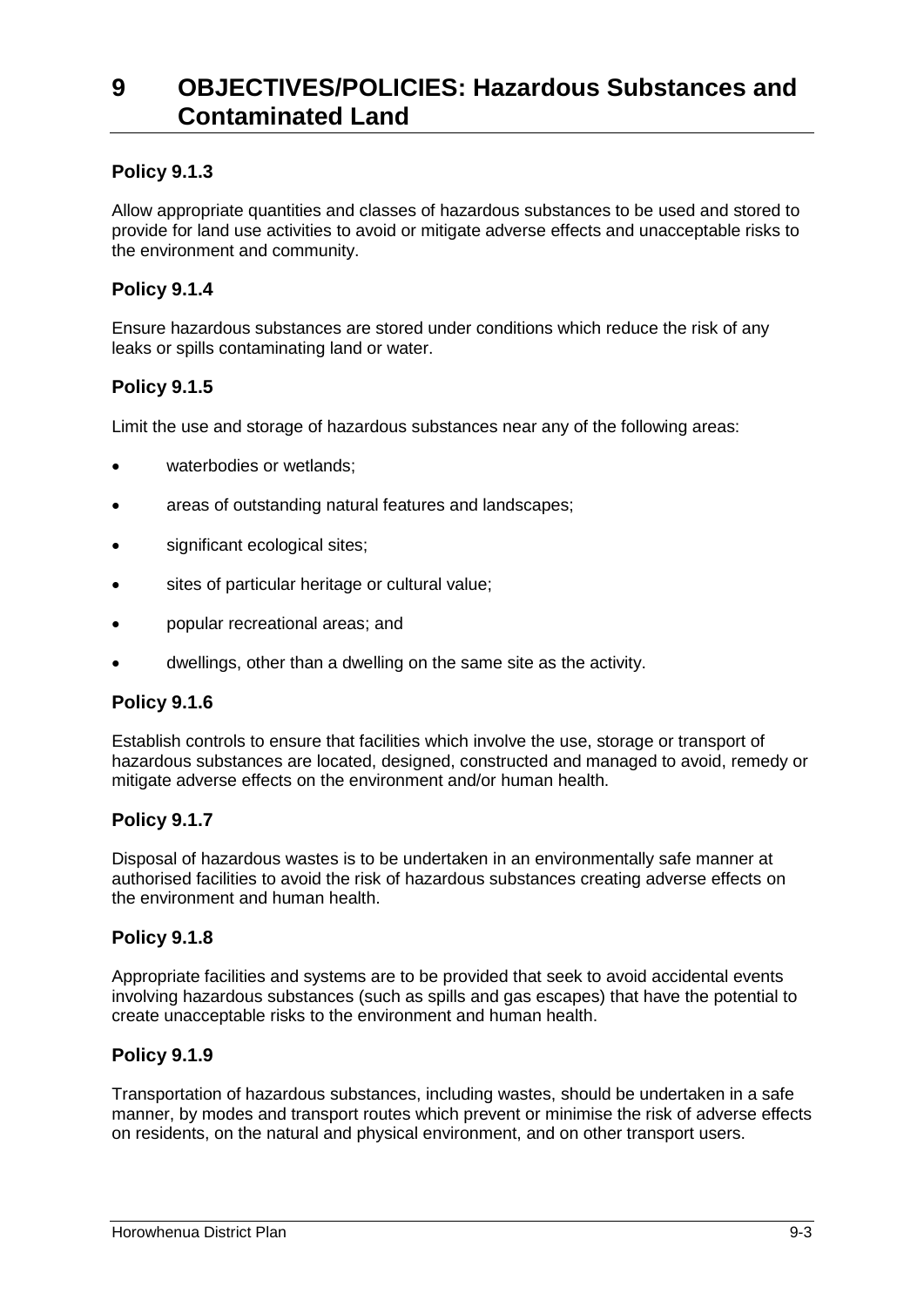#### **Explanation and Principal Reasons**

Horowhenua District Council has a responsibility under the RMA to manage land use activities that involve the use, storage, transportation or disposal of hazardous substances, so that the actual and potential effects on the environment can be avoided, mitigated or remedied. The approach taken enables the use of hazardous substances, depending on the class of substances and the quantities considered appropriate in the different environments across the District. Some areas and activities are more sensitive to the use of hazardous substances, compared to other areas and facilities that are purpose built or where users are certified to transport, store and dispose of larger quantity or higher risk substances.

Therefore, specific controls relating to the use and storage of hazardous substances directly relate to the nature of environmental effects and the level of risk. In making these provisions, Council recognises that the use, transport, discharge and disposal of hazardous substances are controlled by other statutory authorities through legislation and associated controls and Standards including the HSNO Act 1996 and NZS 8409:2004.

Site design, layout and operational/management procedures can greatly reduce the risks to the environment from activities storing or using hazardous substances.

Council recognises that the safe disposal of many types of hazardous substances is difficult. Accordingly, Council will promote safer disposal practices through public education and advice.

In cases of accidental spillage, contingency measures would be required by both major users of hazardous substances, and Council, so as to avoid, remedy or mitigate adverse effects to people or the environment. Council does not consider that any consent is necessary specifically for transportation of hazardous substances at the District level. At present there are controls under the Transport Act, the Explosives Act, and New Zealand Standards.

## **Methods for Issue 9.1 & Objective 9.1.1**

#### **District Plan**

- Rules and conditions to control the use, storage, transportation and disposal of hazardous substances in the District.
- Activities which do not comply with standards will be considered subject to resource consent requiring an assessment of effects and risk.

#### **Other Methods**

- Ensure that activities involving the use or storage of hazardous substances make adequate provision for response to, containment of, and clean up of, any emergency or accident or inadvertent release of hazardous substances into the environment.
- Regularly monitor the environmental health and safety, and the effectiveness of hazardous substances management at the known sites and facilities of hazardous substances.
- Promote the use of good practice guidelines, industry standards, Codes of Practice, and cleaner production methods in the use, storage, and transportation of hazardous substances.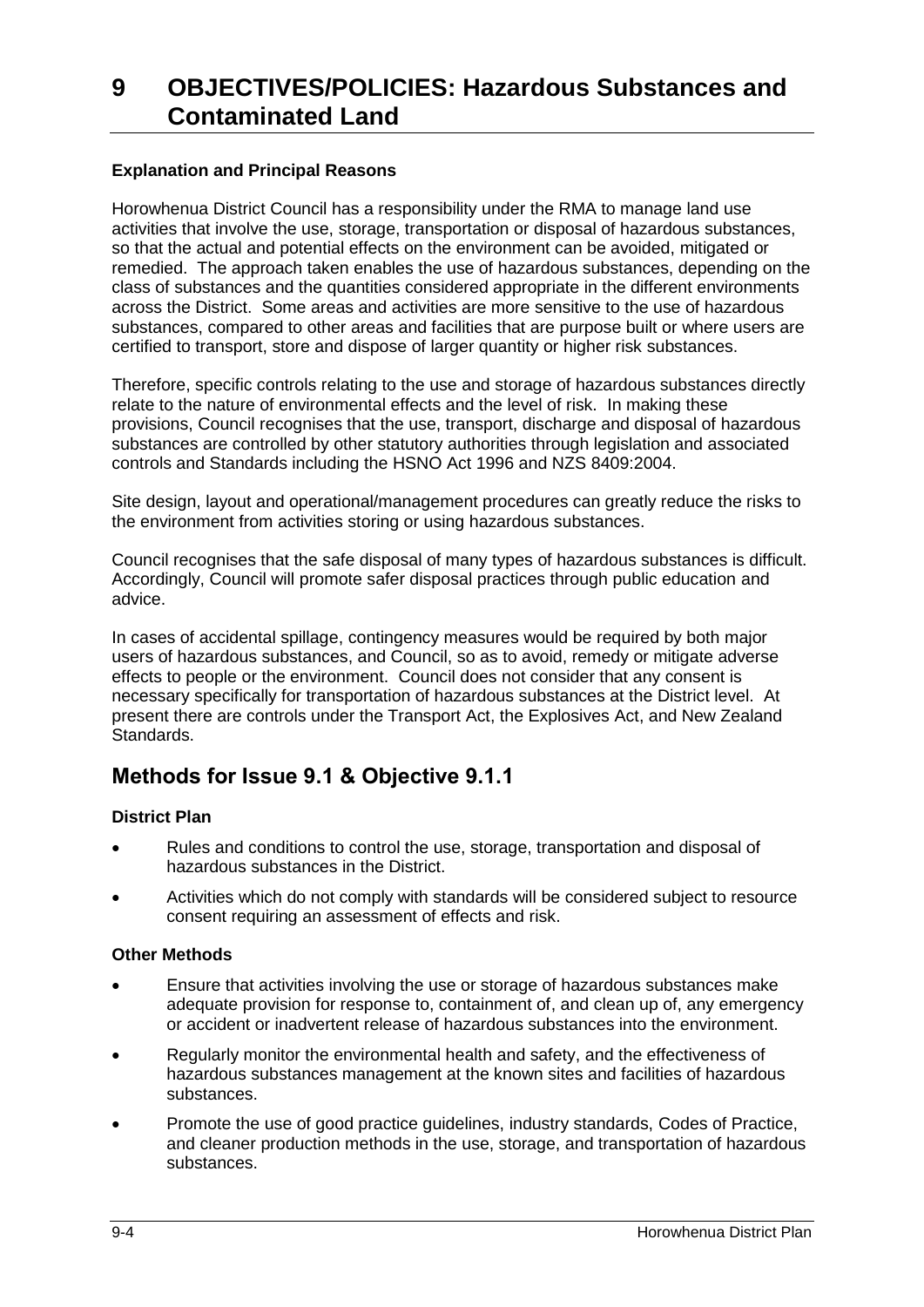- Hazardous Substances and New Organisms Act sets out technical standards for the use, storage, inspection, identification and regulation of hazardous substances.
- Industry Codes of Practice, New Zealand Standards and Guidelines will be used to avoid, remedy or mitigate environmental effects and in managing risks associated with hazardous facilities. Industry Codes will be utilised in some circumstances to provide the basis for controls on the use of hazardous substances.

## **Issue 9.2 CONTAMINATED LAND**

The use and development of potentially contaminated land can lead to adverse effects on the environment and human health, when the necessary remediation or management measures have not been undertaken prior to use.

## **ISSUE DISCUSSION**

Hazardous substances can contaminate land when discharges occur and are not cleaned up. Contaminated land is an area where contaminants occur at greater levels than naturally occurring background levels. Within the Horowhenua there are a number of known sites containing contaminated land where testing has confirmed the presence of hazardous substances. An owner wishing to conduct activities on contaminated land needs to ensure the contaminant is not exposed during activities or that it is appropriately managed, usually through remediation or removal of contaminated material from the land or other management measures.

In circumstances where more sensitive land uses are proposed on land that has either not been fully remediated (but the level of contamination was acceptable for the previous land use) or is potentially contaminated land, it is important to ensure that the land is remediated to a satisfactory degree to avoid risks to human health or to reduce those risks to a level that is appropriate for the intended use. Alternatively, contaminated land needs to be managed so that it does not pose an unacceptable risk to current or proposed land uses. The on-going management of contaminated land needs to be adequate to protect the reasonably foreseeable needs of present and future land users. Poorly implemented site management plans can result in unforeseen and unexpected adverse effects and poorly managed information can result in uninformed land use decisions, both of which can expose people and the environment to unacceptable risks.

Horizons Regional Council has accepted principal responsibility for identifying and investigating contaminated sites within the region. Territorial authorities are responsible for controlling the effects of the use and development of land for the purpose of preventing or mitigating any adverse effects of the subdivision, use and development of contaminated land. When land has been contaminated by historical activities, it is not controlled by regional councils because hazardous substances are no longer being discharged to the environment. In this situation, processes need to be put in place so that future owners and users of the land are not adversely affected. The best time to do this is when there is an application to subdivide the land, or to change the land use. The National Environmental Standard for Assessing and Managing Contaminants in Soil to Protect Human Health directs the requirement for consent or otherwise for activities on contaminated or potentially contaminated land in this regard.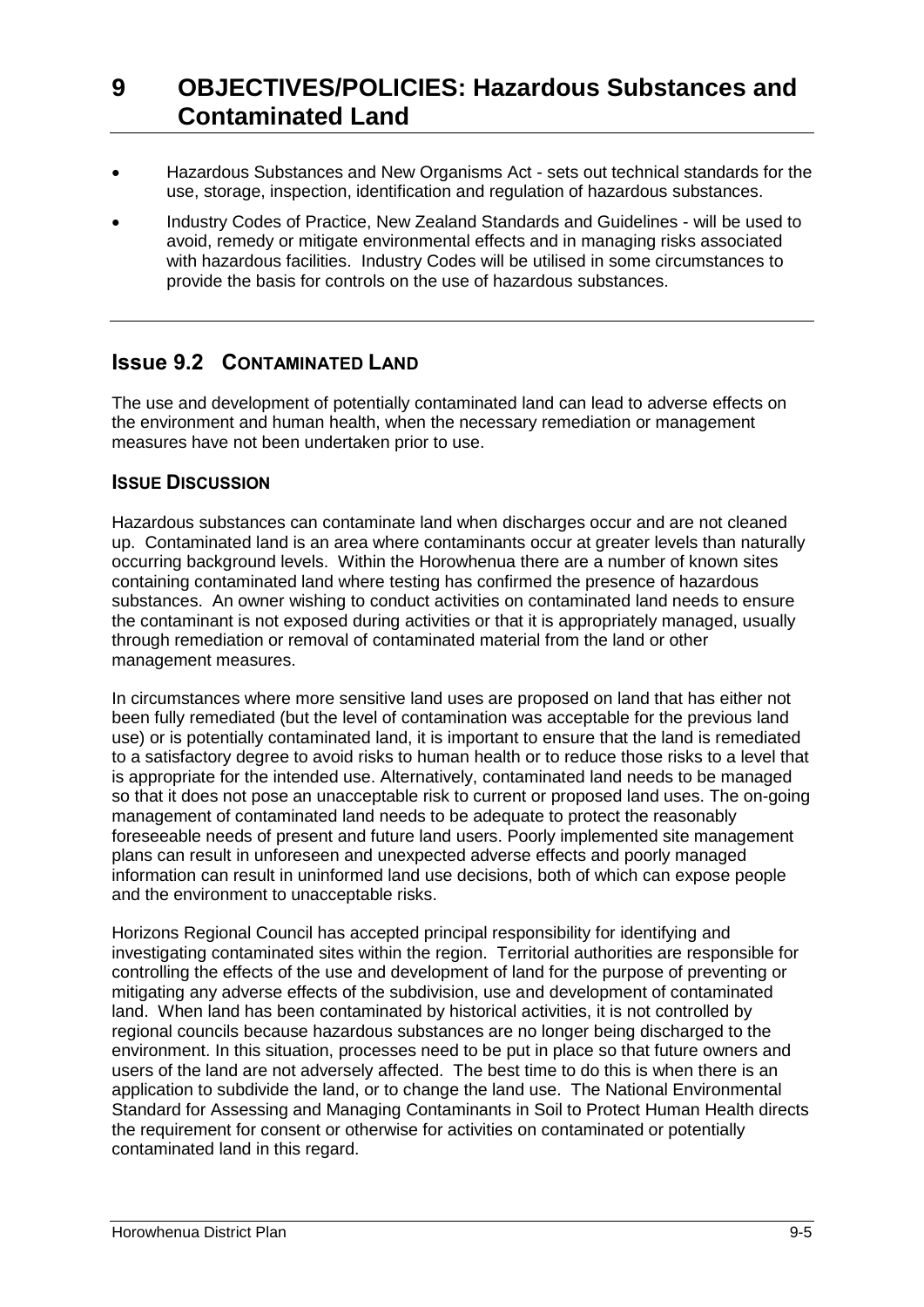## **Objectives & Policies**

### **Objective 9.2.1 Contaminated Land**

To avoid, or mitigate the risk of adverse effects from the subdivision, use, redevelopment or remediation of contaminated and potentially contaminated land on human health and the environment.

### **Policy 9.2.2**

Identifying those sites that may be subject to potential contamination as a result of historical land uses.

### **Policy 9.2.3**

Require development sites that have a history of land use that could have resulted in contamination of the soil to undertake a preliminary site investigation to confirm whether further investigation, remediation or management is required, to ensure that the land is suitable for the intended exposure to humans and the environment.

### **Policy 9.2.4**

Ensure that when land affected by soil contamination is used, subdivided, and/or redeveloped, the land is managed or remediated in a way that prevents or mitigates adverse effects and manages the risk to human health and/or the environment to a level that is appropriate for the intended use.

#### **Policy 9.2.5**

Require management measures for contaminated land, which may include remediation, containment, or disposal of contaminated soil, to ensure that any contamination is appropriate for the proposed future use of the land.

### **Policy 9.2.6**

Ensure that exposure from the on-going use of land affected by soil contaminants is managed in a way that prevents or mitigates any adverse effects on human health and the environment.

#### **Explanation and Principal Reasons**

Some land within the Horowhenua is contaminated from previous land use. These contaminated areas can pose a threat to the environment and to the health of people. Depending on the nature of the contaminant, some activities could be vulnerable to the effects of the contaminants and therefore be unsuited to the contaminated land (for example, residential use). Activities that require substantial earthworks or regular soil disturbance may also be unsuitable as they may inadvertently expose the contaminant. Alternatively, where new activities locate to an area of contaminated land and the contaminant is not disturbed, there may be no adverse effect to the activity or the environment.

The District Plan applies measures that ensure safe and effective remediation and redevelopment of sites that are identified as contaminated or potentially contaminated as a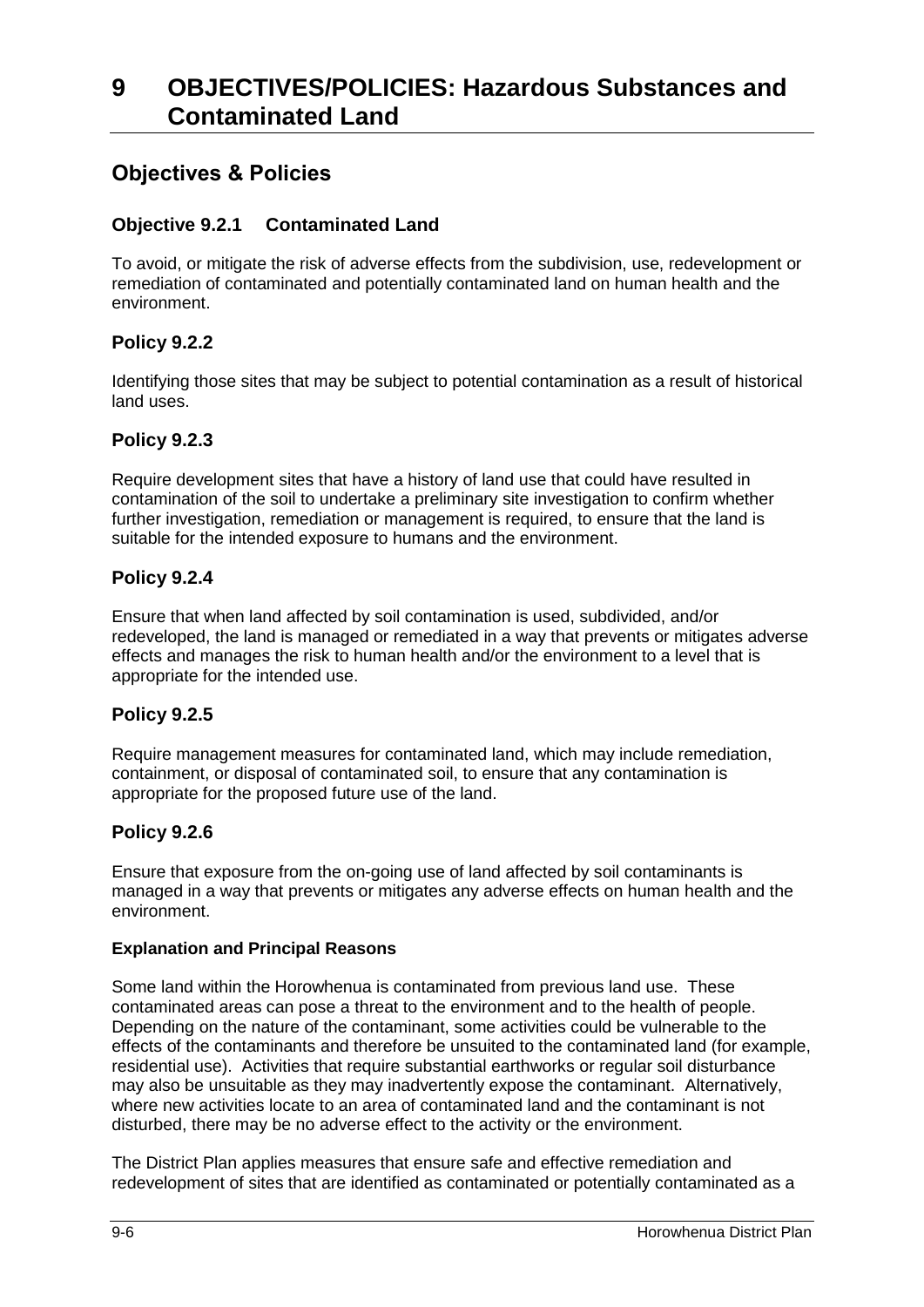result of historical land use activities. To assist in implementing these measures, both Horowhenua District Council and Horizons Regional Council maintain a data base that records confirmed contaminated land as well as land that is potentially contaminated due to its association with a hazardous activity or industry as defined by the HAIL (Hazardous Activities and Industries List).

The requirements for managing contaminated and potentially contaminated land are detailed in the National Environmental Standard for Assessing and Managing Contaminants in Soil to Protect Human Health. The National Environmental Standard directs the requirement for consent or otherwise for activities on contaminated or potentially contaminated land, and standardised methods for the establishment of numerical standards for contaminants in soils. These requirements include a national set of soil contaminant standards for 12 priority contaminants, and best practice guidelines for investing and reporting on contaminated or potentially contaminated land. An inability to meet the requirements of this standard, or the undertaking of particular activities in certain locations, will result in the need for a resource consent.

# **Methods for Issue 9.2 & Objective 9.2.1**

### **Information**

- Horowhenua District Council in co-operation with Horizons Regional Council, will maintain a database of confirmed contaminated sites and potentially contaminated land based on the Hazardous Activities and Industries List (HAIL).
- Land Information Memoranda (LIM) and Property Information Memoranda (PIM) to inform landowners of confirmed contamination or potentially contaminated land.

## **District Plan**

 Rely on National Environmental Standard for Assessing and Managing Contaminants in Soil to Protect Human Health for assessing and managing the adverse effects of contaminated and potentially contaminated land.

*Maintaining records of contaminated and potentially contaminated land enables landowners to be informed about potential risks. Applying the national planning rules to assessing and managing subdivision, use and development of confirmed contaminated land and potentially contaminated land provides a consistent approach to managing the risks to human health and the environment. If contamination is present, the resource consent process would ensure the risks of any contamination are effectively remediated.* 

# **ANTICIPATED ENVIRONMENTAL RESULTS**

The environmental results for hazardous substances and contaminated land which are anticipated to result from the combined implementation of the above policies and methods are as follows:

- 9(a) Protection of the natural and physical resources from adverse environmental effects associated with the use, storage, transportation and disposal of hazardous substances.
- 9(b) Protection of human health from potential adverse effects associated with the use, storage, transportation and disposal of hazardous substances.